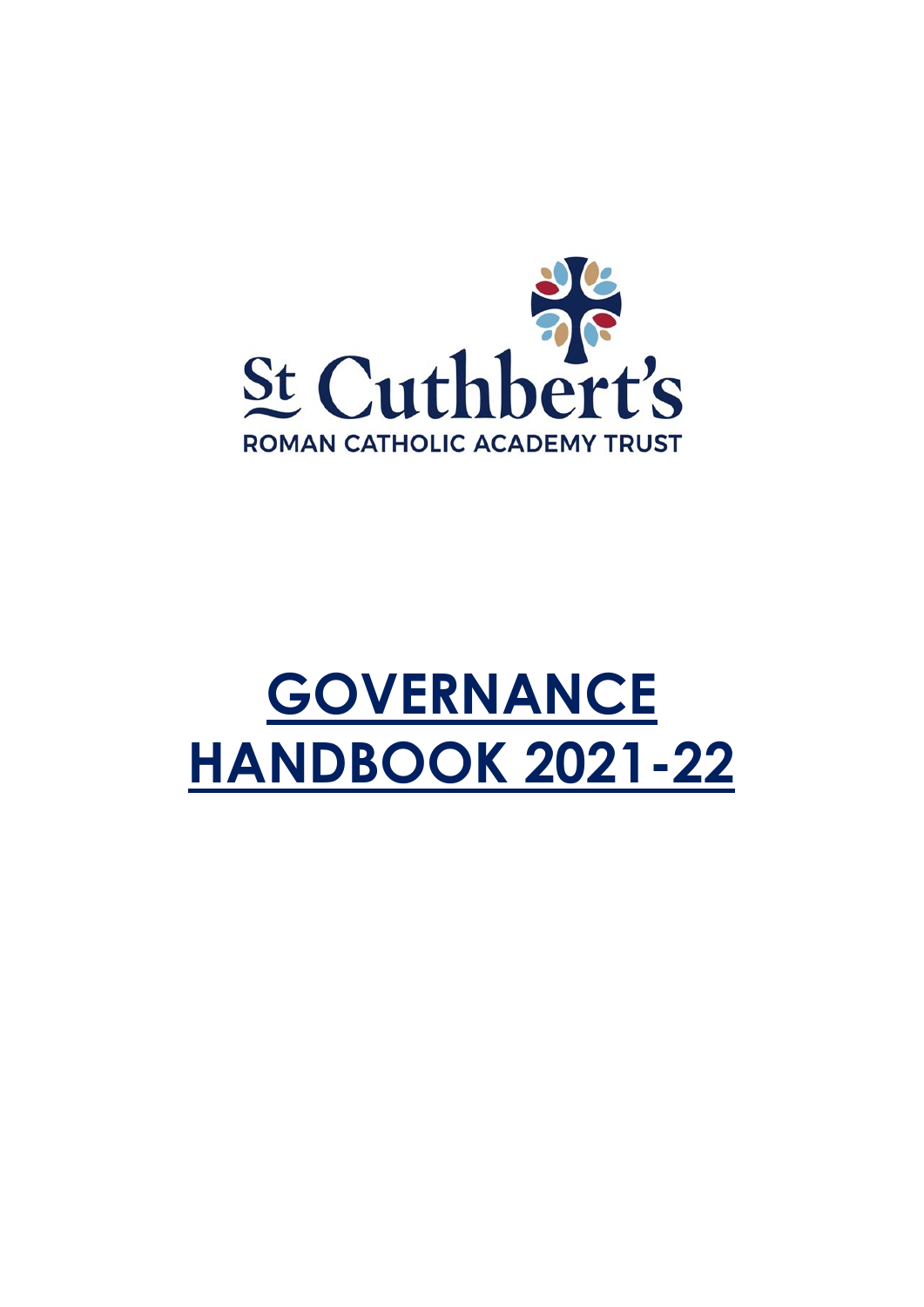# **GOVERNANCE STRUCTURE**

There are five elements to the governance of the St Cuthbert's Roman Catholic Academy Trust:

- Member Board
- Trust governance, delivered via the Board of Directors
- Local governing bodies that are delivered via the Cluster Boards
- Trust Executive Team

The Board of Directors has five sub-committees (alongside ad-hoc committees):

- Strategic
- Finance and Assets
- Audit and Risk
- Curriculum, Teaching and Learning
- HR; and
- 3 Cluster Boards:
	- (1) Endsleigh, St Anthony's and St Mary Queen of Martyrs Primary Schools
	- (2) St Charles, St Richard's St Thomas More and St Vincent's
	- $\geq$  (3) St Mary's College.

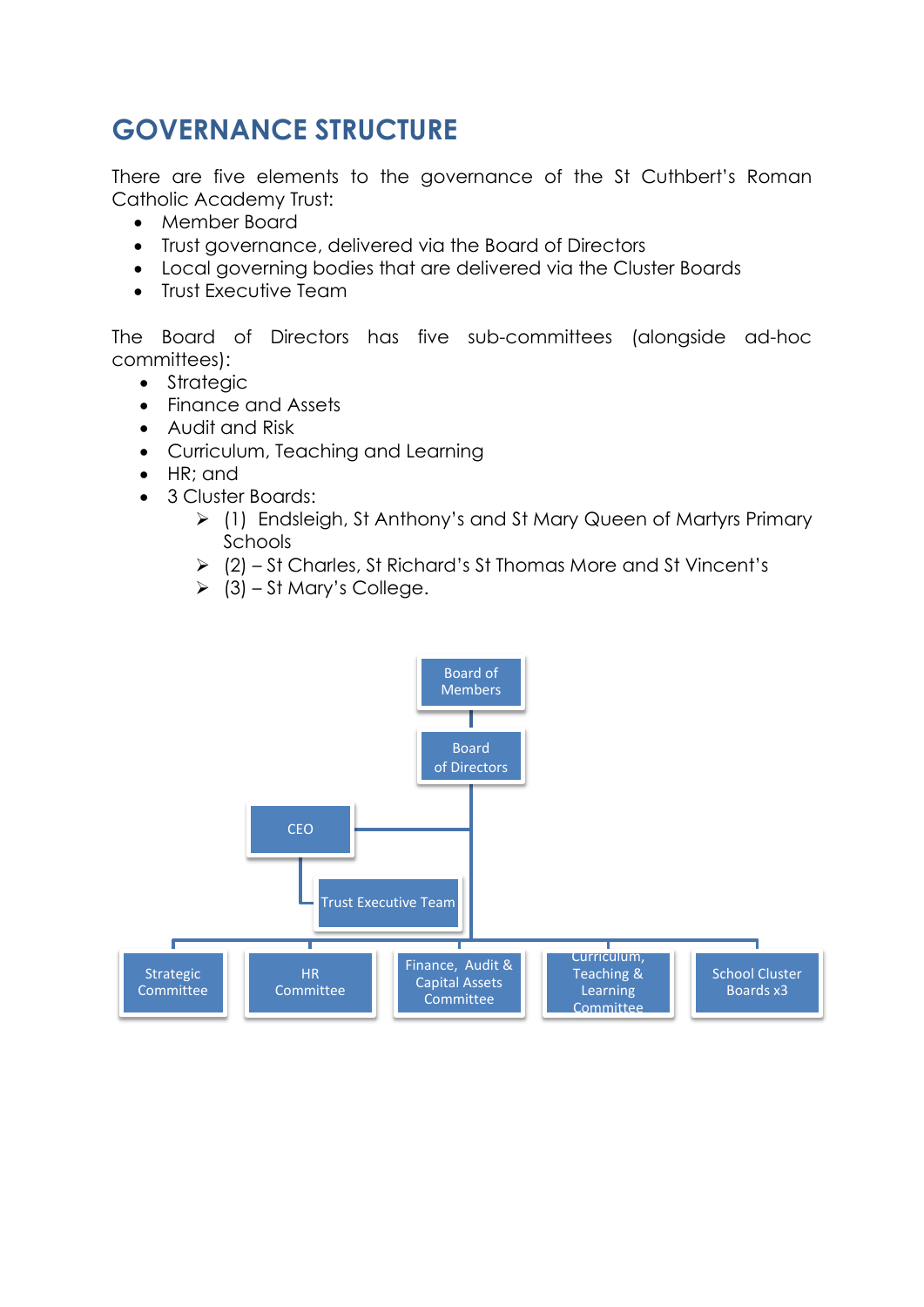# **GOVERNANCE STRUCTURE: ROLES**

# The Members

The Members of the Trust are the guardians of the governance process, and although they have little strategic or operational responsibility their engagement and role within the Trust is fundamental and they give ascent to the Articles of Association. The Articles have recently been redrawn in order to follow the CES Model Articles in line with the Bishop's direction. We have requested a couple of local variations to reflect the particular nature of our Trust and they are being considered by the Diocesan legal representatives.

# The Board of Directors

St Cuthbert's Trust is a Catholic multi-academy trust operating as a single legal entity. Therefore, it entrusts ultimate responsibility for all decisions and action to the Board of Directors. The Board is set up in accordance with the Articles which require a majority of Foundation Directors by at least 2. The current configuration of the Board is as follows:

- 7 Foundation Directors
- 1 Parent Directors
- 2 Co-opted Directors
- 1 Staff Director

The Board of Directors oversees educational policy and practice, the Catholic life of the schools, the standards achieved, the management and deployment of finance, ICT, human resources, governance and strategic development. The sub-committees are set up to enable detailed scrutiny of the areas outlined within the terms of reference.

The key responsibilities of the Board of Directors are:

- Strategic oversight, setting vision and policies for the Trust.
- Ensuring that the Bishop's vision for Catholic education is delivered and upheld.
- Ensuring appropriate governance and decision making takes place.
- Ensuring compliance with all regulatory requirements.
- Oversight of standards and outcomes of academies.
- Setting appropriate targets and holding the CEO to account.
- Reviewing performance across the academies and Multi-Academy Trust.
- Agreeing and monitoring the budgets of all the academies.
- Dealing with contractual relationships with third parties.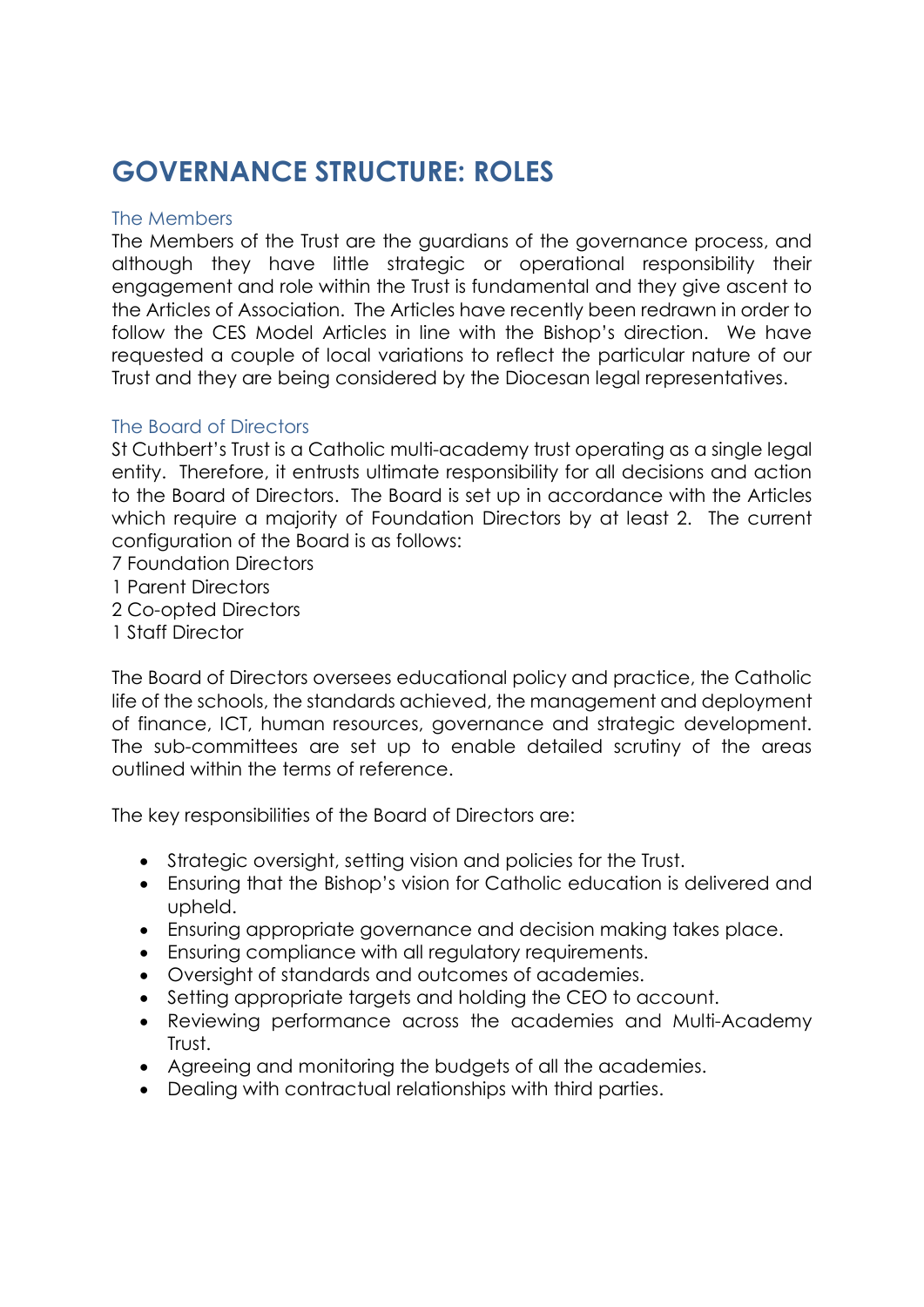# The Board of Directors (Trustees)

| Peter Fearnley               | Chair               | Parent                      |
|------------------------------|---------------------|-----------------------------|
| Louise Dyas                  | Vice Chair Co-opted |                             |
| <b>Estelle MacDonald</b>     |                     | Co-opted                    |
| <b>Ged Fitzpatrick</b>       | CEO                 | Staff                       |
| <b>Father William Massie</b> |                     | Foundation (SEND)           |
| James Sargeant               |                     | Foundation (Safeguarding)   |
| Michael Gallagher            |                     | Foundation (Safeguarding)   |
| David Holtby                 |                     | <b>Foundation (Careers)</b> |
| Jo Moxon                     |                     | Foundation                  |
| Priya Thomas                 |                     | Foundation                  |
| Michael Nolan                |                     | Foundation                  |
| Ian Appleyard                |                     | Foundation                  |

# Committee Terms of Reference

**Finance and Assets Committee** Quorum: 3 Membership Mr Fearnley (Chair) Mrs Dyas Mr Gallagher Mr Holtby Mr Appleyard Mr Fitzpatrick Clerk: Mary Gibson, IPC Services Chair: to be elected by the Board at the first meeting of the academic year

Meetings to be held after school each half term

#### **Terms of Reference**

- To ensure the financial sustainability of the Trust, stewardship of assets and efficient use of resources to maximise outcomes for students.
- To ensure rigour and scrutiny in budget management.
- To approve a balanced budget, and any significant changes to it, for the financial year to 31 August.
- To ensure that budget forecasts are accurately compiled and based on realistic assumptions.
- To regularly challenge assumptions made regarding student numbers.
- To adopt an integrated approach to curriculum and financial planning.
- To embed the use of ESFA financial tools with financial planning, performance, and resource management.
- To submit returns to ESFA by specified dates as published in the Academies Planning Calendar and report as required.
- To share monthly management accounts with the chair of trustees, and other trustees six times a year, even if they do not meet in those months.
- To robustly manage the Trust's cash position and avoid becoming overdrawn on any bank accounts.
- To ensure that any investment risk is properly managed.
- To seek approval from the ESFA for any novel, contentious or repercussive transactions.
- To demonstrate that public funds have been used as intended by Parliament.
- To ensure that internal delegation levels exist and are applied.
- To set financial policies and procedures in line with the Academy Trust Handbook.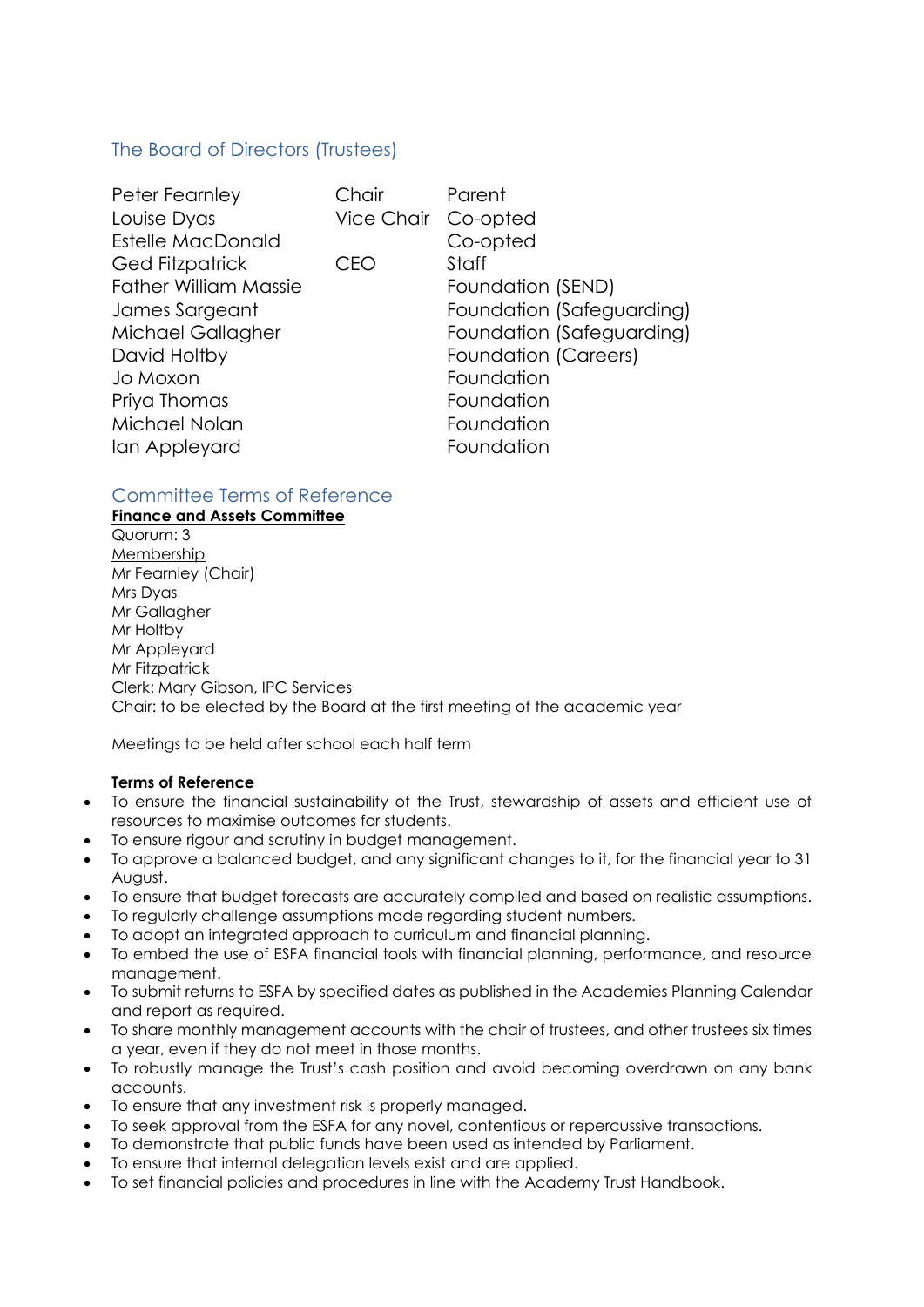• To ensure decisions about levels of executive pay (including salary and any other benefits) follow the ESFA guidance on setting executive pay.

# **Audit and Risk Committee**

Quorum: 3 **Membership** Mrs Dyas (Chair) Mr Fearnley Mr Gallagher Mr Holtby Mr Appleyard

#### **Terms of Reference**

- To monitor financial plans to ensure the Trust remains a going concern.
- To ensure rigour and scrutiny in budget management.
- To have sound internal control, risk management and assurance processes.
- To establish a control framework that regularly reports on regularity, propriety, and value for money.
- To manage risks, including contingency and business continuity and maintain a risk register. The Board must retain oversight of risk and review the risk register at least annually.
- To recommend to the Board the appointment of the external auditors.
- To receive auditors' reports and to ensure recommendations are implemented in the following reporting cycle.
- To regularly review the whistleblowing policy and ensure any reports of fraud and/or irregularity are investigated and reported back.
- To maintain an accurate and up to date register of business interests.
- To ensure the Trust meets the requirements of the General Data Protection Regulation.

#### **HUMAN RESOURCES COMMITTEE**

Quorum: 3 Membership Mrs Dyas (Chair) Reverend Massie Mr Sargeant Clerk: Mary Gibson, IPC Services Chair: to be elected by the Board at the first meeting of the academic year

Meetings to be held during the school day termly

#### **Terms of Reference**

- To oversee payroll and pensions provision.
- To determine and monitor the implementation of recruitment and retention processes, including DBS and other employment checks.
- To determine dismissal payments and agree early retirements in line with the Academies Financial Handbook.
- To agree general employment terms and conditions (not an individual's pay/package) in line with adopted policies.
- To dismiss / suspend CEO/COO.
- End suspension of CEO/COO.
- To ensure the effective management of sickness absence, including the provision of effective occupational health services.
- To establish the Trust-wide code of conduct for staff.
- To co-ordinate director training and development.
- To make decisions in relation to staff pay, in accordance with the agreed Pay Policy.
- To implement the appraisal and capability process in relation to the CEO.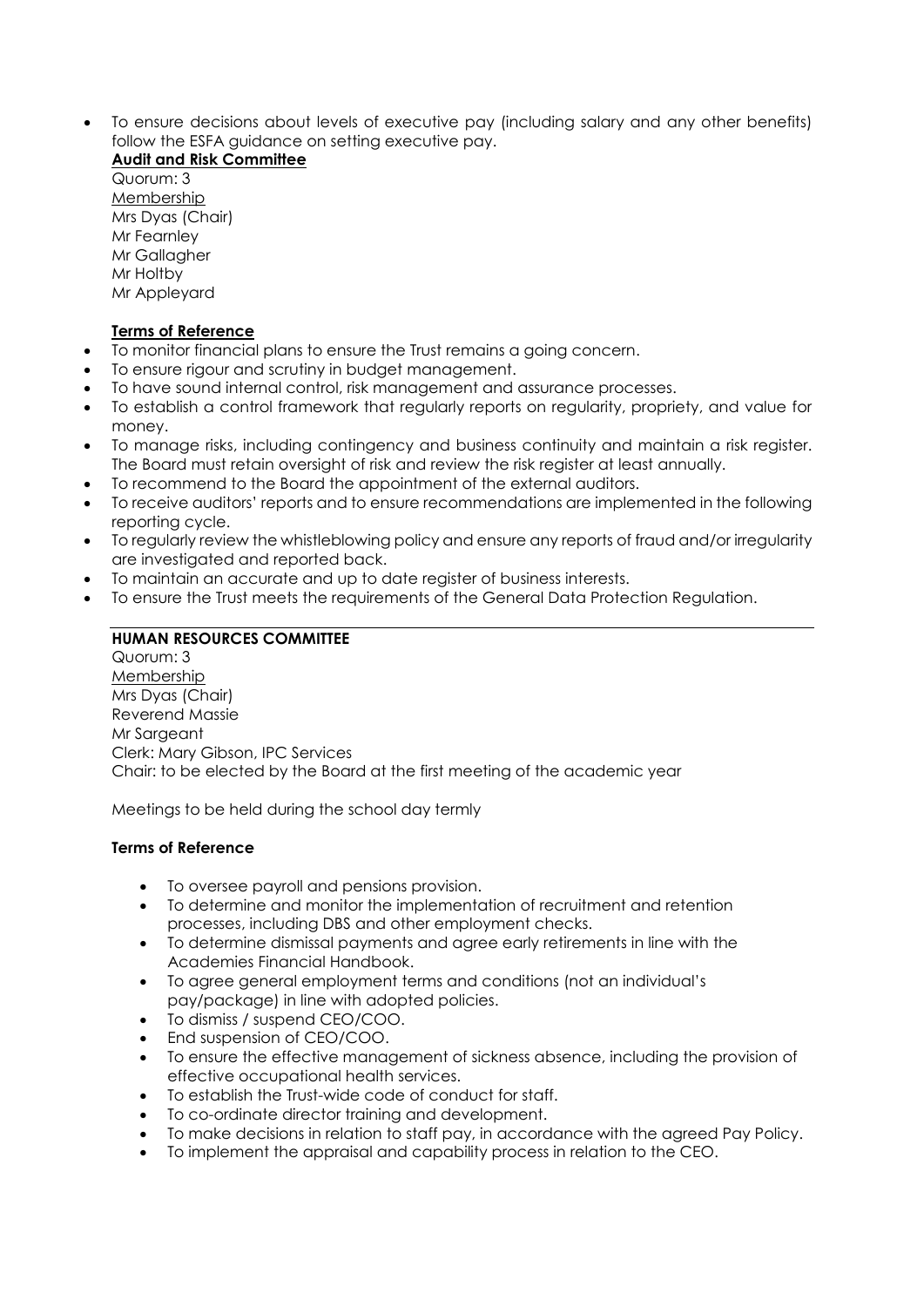• To review and recommend for approval statutory, mandatory and ad-hoc policies in relation to all aspects of school life except those relating to financial management (considered by FCA Committee).

#### **PUPIL / STUDENT EXCLUSION COMMITTEE**

Quorum: 3

Membership Clerk: Mary Gibson, IPC Services Chair: to be elected at each meeting

Meetings to be held during the school day and convened as required

#### **Terms of Reference**

To consider permanent exclusions and fixed period exclusions exceeding 15 school days per term.

To direct reinstatement of a pupil/student.

#### **CURRICULUM, TEACHING AND LEARNING COMMITTEE**

Quorum: 3 Membership Mrs Dyas Mr Gallagher Reverend Massie (Chair) Mr Saraeant Jo Moxon

All Directors to be invited

Clerk: Mary Gibson, IPC Services Chair: to be appointed by the Board at the first meeting of the academic year

Meetings to be held during the school day each half term

#### **Terms of Reference**

- To ensure statutory requirements are met.
- To approve the curriculum.
- To evaluate the impact of the curriculum.
- Ensure provision for sex and relationships education.
- To closely monitor and evaluate standards and achievement, including quality of teaching.
- To approve challenging school-level progress targets.
- To evaluate Trust-wide standards and progress for all cohort groups.
- To establish and keep under review academy behaviour policy for pupils.
- To monitor the impact of the academy behaviour policy for pupils.
- To approve times of the school day and term dates.
- To consult annually before agreeing admissions policy.
- To deal with complaints against the Trust in accordance with the agreed policy.
- To consider the Trust's obligations in relation to all aspects of safeguarding, including child protection, safer recruitment and e-safety.
- To make recommendations in relation to safeguarding practice/ provision.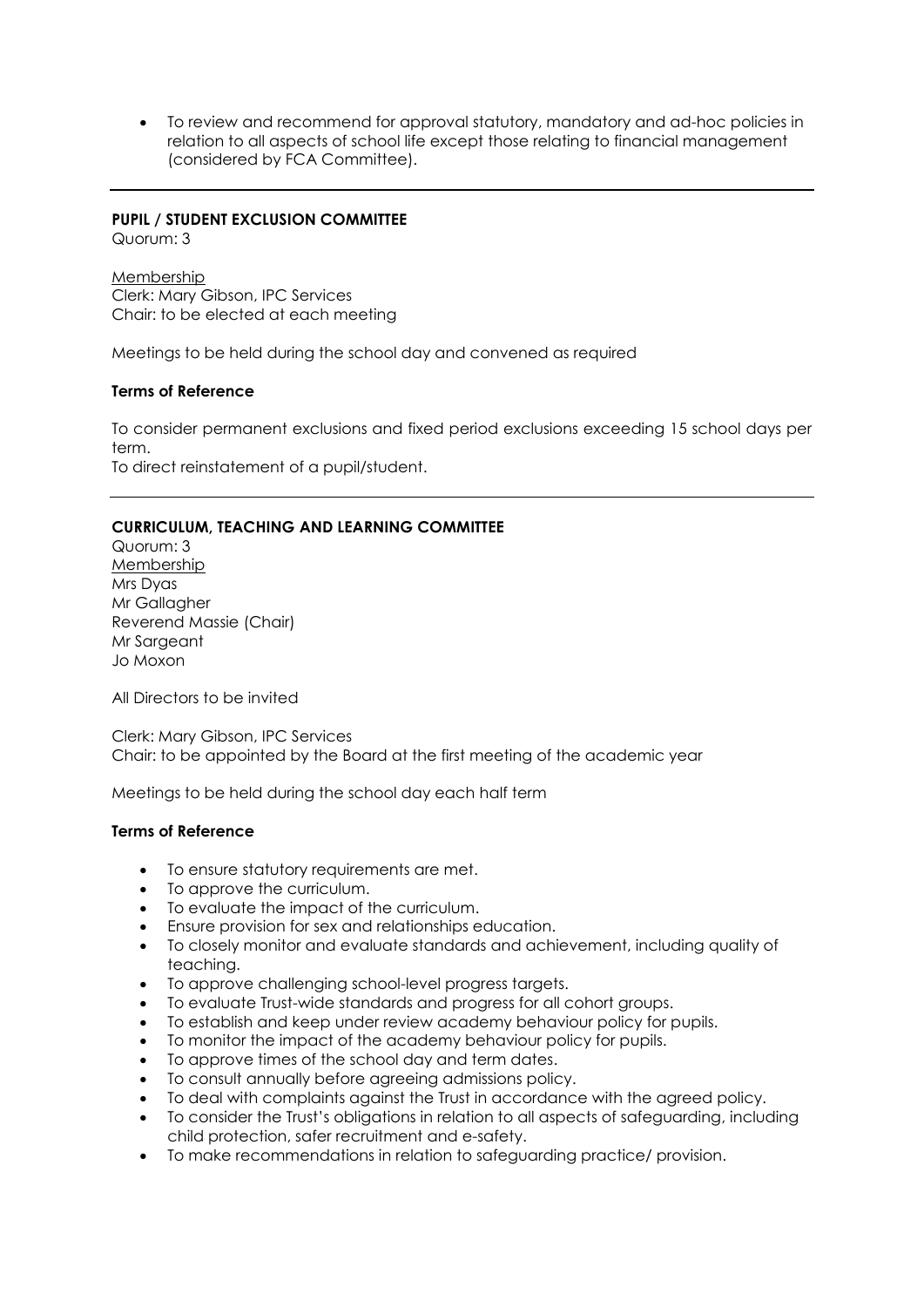- To evaluate the impact of the improvement plan and overall school performance, including standards and achievement.
- To oversee the management of and evaluate the effectiveness of the Teaching School and Health Academy.
- Monitor chaplaincy provision throughout all trust schools.

#### **STRATEGIC COMMITTEE**

Quorum: 3 Membership (Chair, Vice Chair and Chairs of Committees) Mrs Dyas Mr Fearnley (chair) Mr Saraeant Mrs Moxon Mr Holtby

Clerk: Mary Gibson, IPC Services Chair: Chair of the Trust

Meetings to be held after school each term

#### **Terms of Reference**

The committee is delegated to make decisions in line with the Trust Board's scheme of delegation

To plan work of the Trust Board and Local Boards in accordance with identified priorities.

- To monitor and evaluate the Trust's business strategy and plan.
- To monitor strategic business risks and opportunities, informed by the ongoing review of the risk register.
- To approve applications for additional grant funding to support development of the Trust.
- To make recommendations in relation to tendering and procurement policy and practice.
- To approve the Trust's marketing strategy, including corporate branding.
- To approve corporate events and conferences.
- To include legal disclosures on the corporate website.
- To contribute to the formulation of the Trust's development plan, through the consideration of financial priorities and proposals.
- To review annually (in the Summer term) the scheme of delegation, for approval by the Board and Members.

# The Trust Executive Team

The Trust Executive Team contains key Trust functions such as teaching and learning, support services and Teaching School Hub and is led by the Chief Executive Officer.

The key responsibilities of the Trust Executive Team are:

- The day-to-day oversight of the running of the academies.
- Carrying out the CMAT's vision, policies and priorities.
- Ensuring that the Catholic life of the school meets with the Bishop's vision and the Scheme of Delegation.
- Holding local academy leadership to account for school academic performance, quality of care and provision.
- Overseeing and monitoring the effectiveness of local strategies.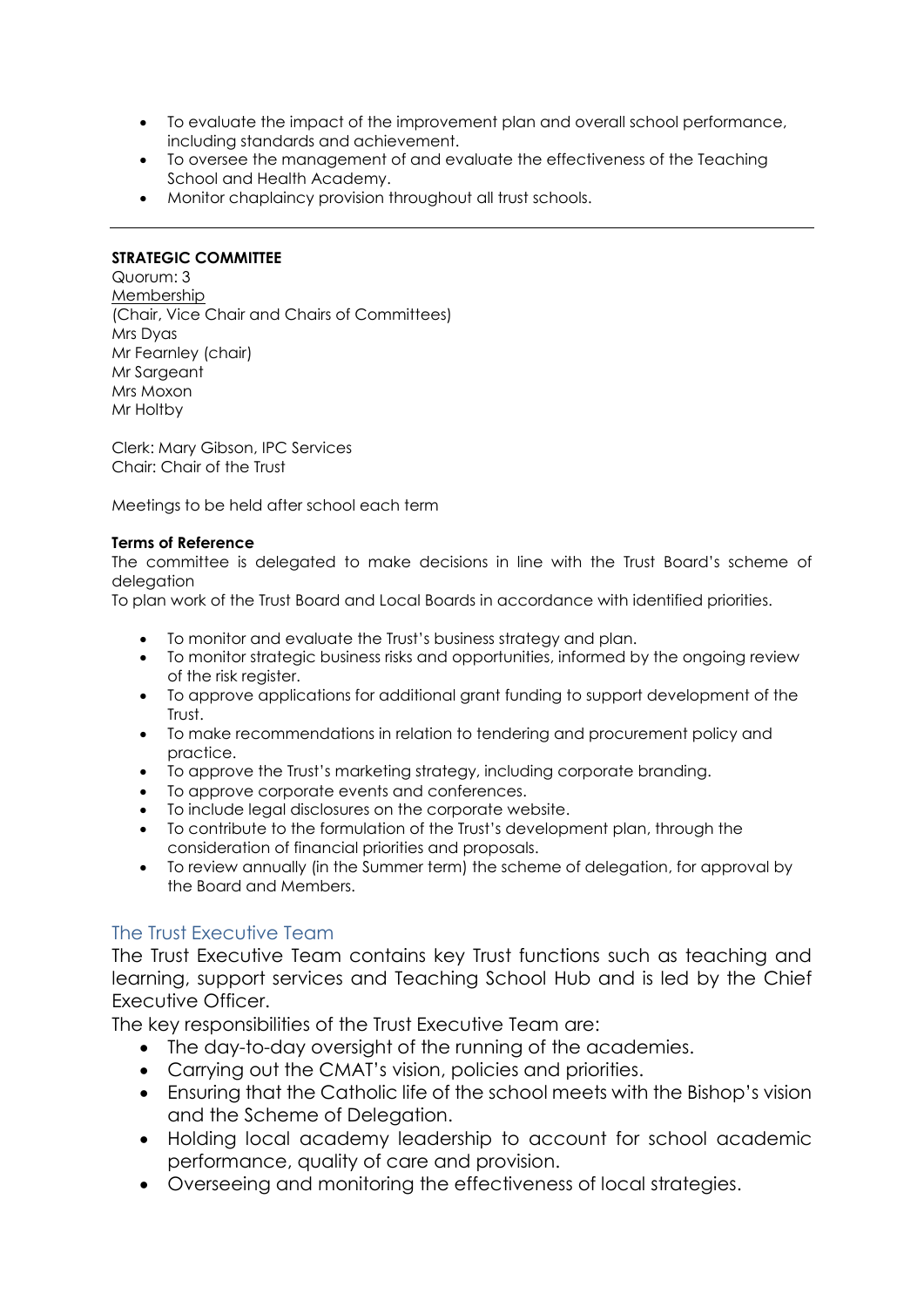- Seeking value for money and ensuring resources are applied appropriately at academy level.
- Supporting the Board in relation to proper use of funds and delivering high quality educational provision.

The CEO acts as the direct line manager for the Trust Executive Team. Through line management of the team, each member is also held to account – a model which provides professional scrutiny in more detail than some traditional governing bodies are able to achieve.

Local Governing Body – Cluster Boards

Each Cluster Board is constituted by:

- Four foundation members (appointed by the Diocese)
- One staff member (elected by staff at the schools)
- One parent member (elected by parents of pupils/students at the schools)

They meet at least termly, with the Primary COO/ Secondary HoS and other senior leaders where appropriate. The Boards are chaired by a Director; this ensures the voice of the local stakeholders is heard first-hand by the Board. Currently, we have vacancies on both Cluster 1 and Cluster 2 Boards and there is a strategy paper being considered by Directors that suggests a possible merger of these 2 Cluster Boards. We are working alongside the Diocese to recruit foundation officers to any vacancies.

# Key roles for the Cluster Boards:

- Ensure statutory requirements are met.
- Ensure regular provision for students to participate in the celebration of The Eucharist.
- Monitor the quality of collective worship in schools.
- Develop effective school/home/parish partnerships.
- Ensure collaboration with parishes where appropriate in sacramental programmes.
- Ensure that the prayer life of the school follows the rhythm of the church's liturgical year.
- Monitor schools' provision for effective moral and spiritual development.
- Monitor chaplaincy provision in schools.
- Ensure the physical environment of the school reflects its Catholic nature.
- Establish register of business interests.
- Publish required information relating to the academy on the academy website.
- Ensure local health and safety requirements are met
- Ensure local safeguarding requirements are met

# The roles translate specifically into the following tasks:

- To act as a key link between the academy, parents, the Parishes and local community
- To support the work of the academy in the community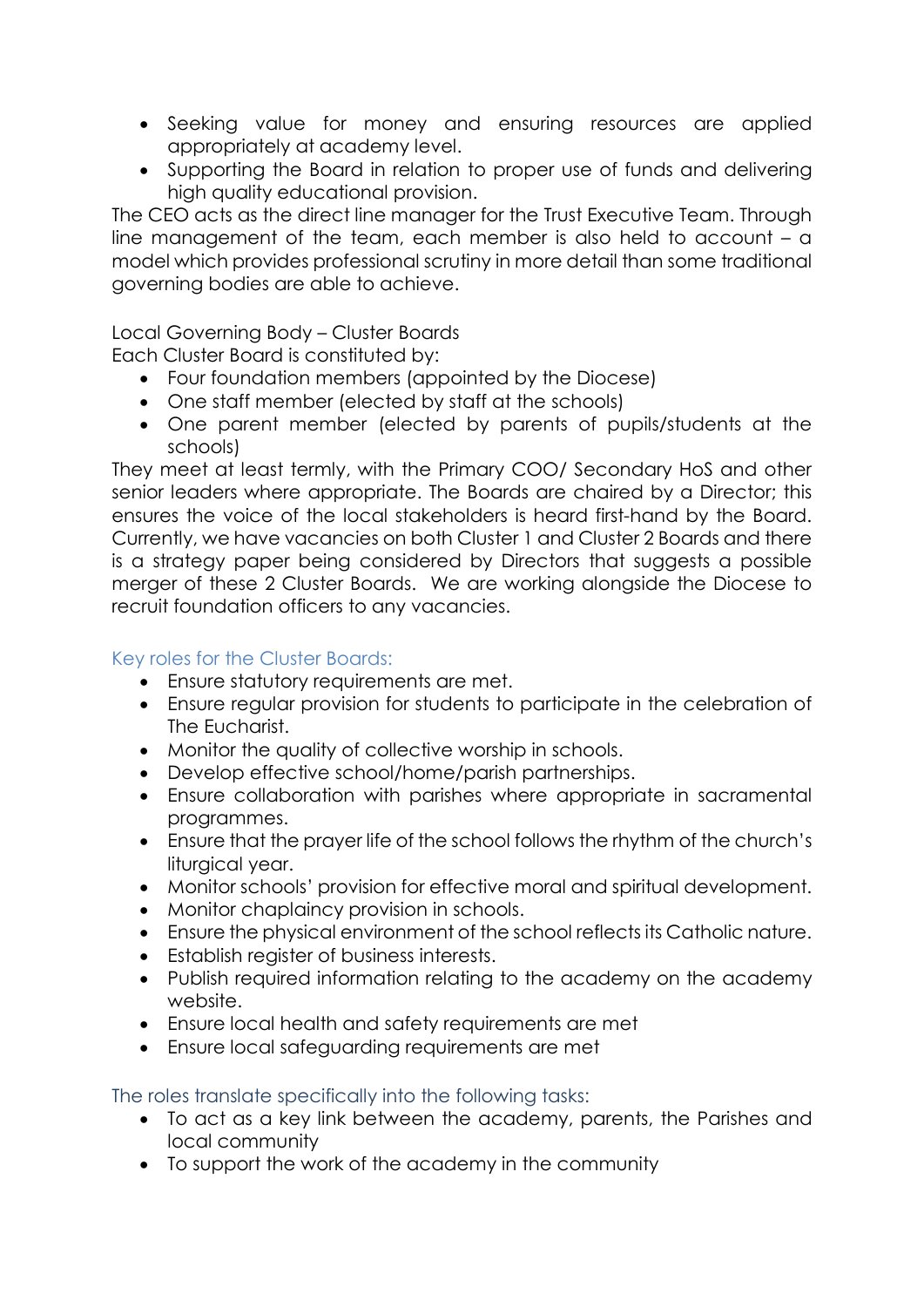• To offer challenging but positive and proactive support to academy leaders.

# Meetings:

Committees shall meet at least once every term; extra meetings may be called by the Chair as required. Finance Committee shall meet twice termly in order to comply with The Academy Trust Handbook.

# Agendas:

Agendas and papers shall be circulated to all members of the Committee at least seven clear days before the meeting, by the Clerk in consultation with the Chair of the Committee and the CEO. Minutes and papers of the Committee shall be available to all members of the Board of Directors.

# Minutes:

Following approval by the Chair, minutes of committee meetings will be included in papers for the full Board meeting.

# Reporting and review:

Decisions by the Committee shall be reported to the next meeting of the Board through the minutes. The Board of Directors is responsible for approving the Committee's terms of reference and shall review them annually.

# Other matters:

The Chair of the FA Committee shall meet periodically with each of the Accounting Officer, Chief Finance Officer, Internal Finance Manager and external audit representative outside of the formal committee meetings. The Chair of the FA and the Accounting Officer receive a monthly finance pack in line The Academy Trust Handbook. The Chair of the FA Committee is not the Chair of the AR Committee.

# Scheme of Delegation

The Board of Directors has overall legal responsibility for the operation of the Trust and the academies within it. It is legally responsible and accountable to the DfE and must operate in accordance with the provisions set out in relevant legislation and associated documents, including the Master Funding Agreement, Supplementary Funding Agreements, the Academies Financial Handbook and the Articles of Association.

In accordance with the terms of its Articles of Association, the Trust's powers are exercisable by the Directors, with the CEO having executive authority in respect of day-to-day operations.

Directors are required under the terms of the Articles to appoint local governing bodies\*, hereon from referred to as Cluster Boards, and may appoint other committees provided that at least one member of any such